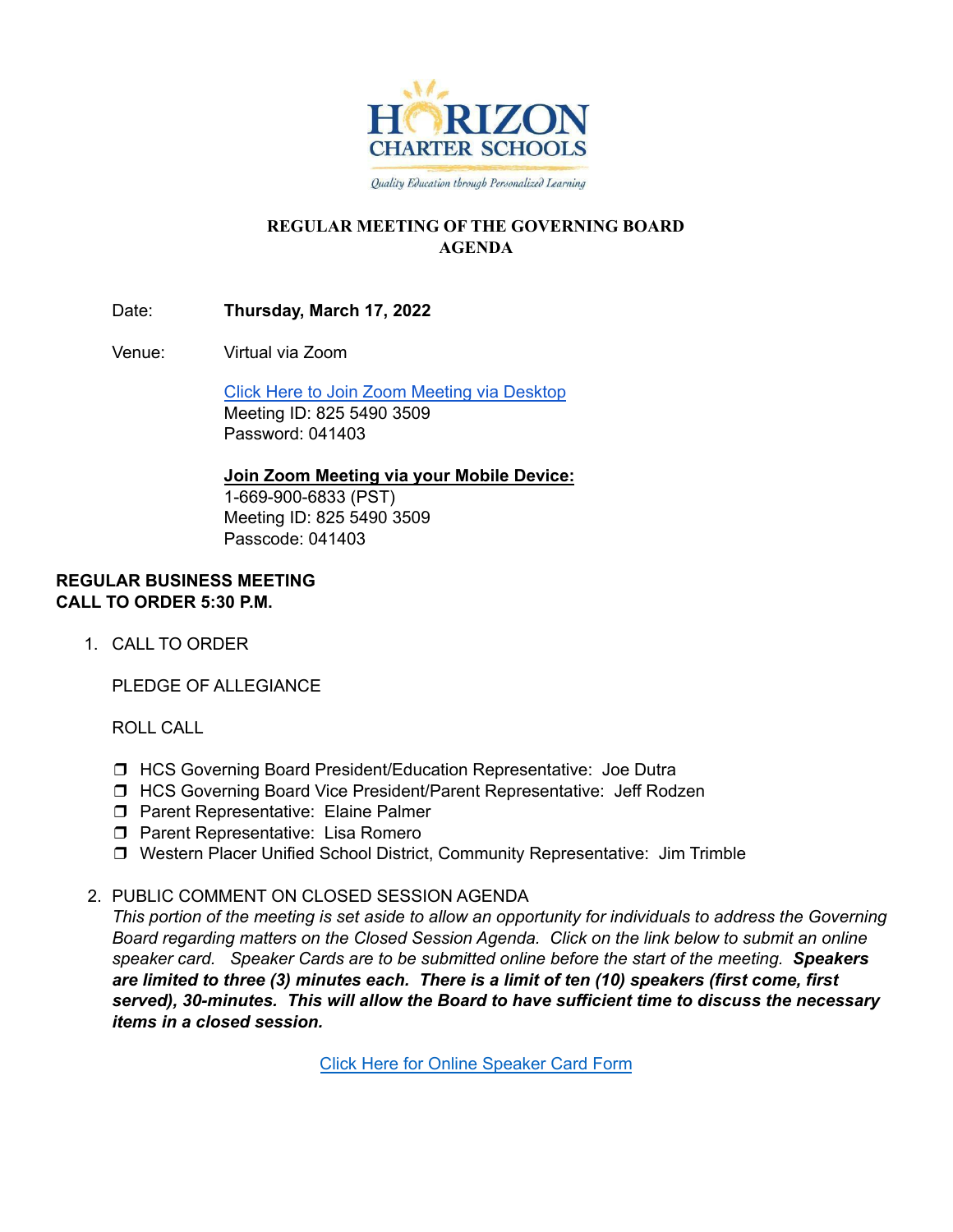### **5:35 P.M.**

- 3. CLOSED SESSION
	- 3.01 PUBLIC EMPLOYEE PERFORMANCE EVALUATION (Government Code Section 54957), Superintendent/CEO position, Chief Business Officer, Chief Academic Officer, Chief Operating Officer (Administrative Services/Human Resources), Directors, Regional **Administrators**
	- 3.02 CONFERENCE WITH LABOR NEGOTIATORS (Government Code Section 54957.6) Labor Negotiations - HCEA (Horizon Certificated Employees Association); HCSCA/CTA/NEA (Horizon Charter Schools Association/California Teachers Association/National Education Association)
	- 3.03 PUBLIC EMPLOYEE DISCIPLINE/DISMISSAL/RELEASE (Government Code Section 54957).
	- 3.04 CONFERENCE WITH LEGAL COUNSEL- EXISTING LITIGATION (Government Code Section 54957.1) Case No. 02011389

## **7:00 P.M.**

- 4. ADJOURN TO OPEN SESSION
	- 4.01 Items Considered in Closed Session for Action in Open Session
	- 4.02 Adjustments to the Agenda
	- 4.03 Report of Actions Taken in Closed Session
- 5. REPORTS AND COMMUNICATION

#### 5.01 PUBLIC COMMENT

This portion of the meeting is set aside to allow an opportunity for individuals to address the Governing *Board regarding matters not on the Agenda but within the Governing Board's subject matter jurisdiction.* The Governing Board is not allowed to take action on any item not on the Agenda, except as authorized *by Government Code Section 54954.2. Click on the link below to submit an online speaker card. Speaker Cards are to be submitted online before the start of the meeting. Speakers are limited to three (3) minutes each.*

#### Click Here for Online [Speaker](https://forms.gle/1Ad7NmftiSuScxKCA) Card Form

- 5.02 HCEA (Horizon Certificated Employees Association)
	- No statement was submitted.
- 5.03 HCSCA/CTA/NEA (Horizon Charter Schools Association/California Teachers Association/National Education Association)
	- No statement was submitted.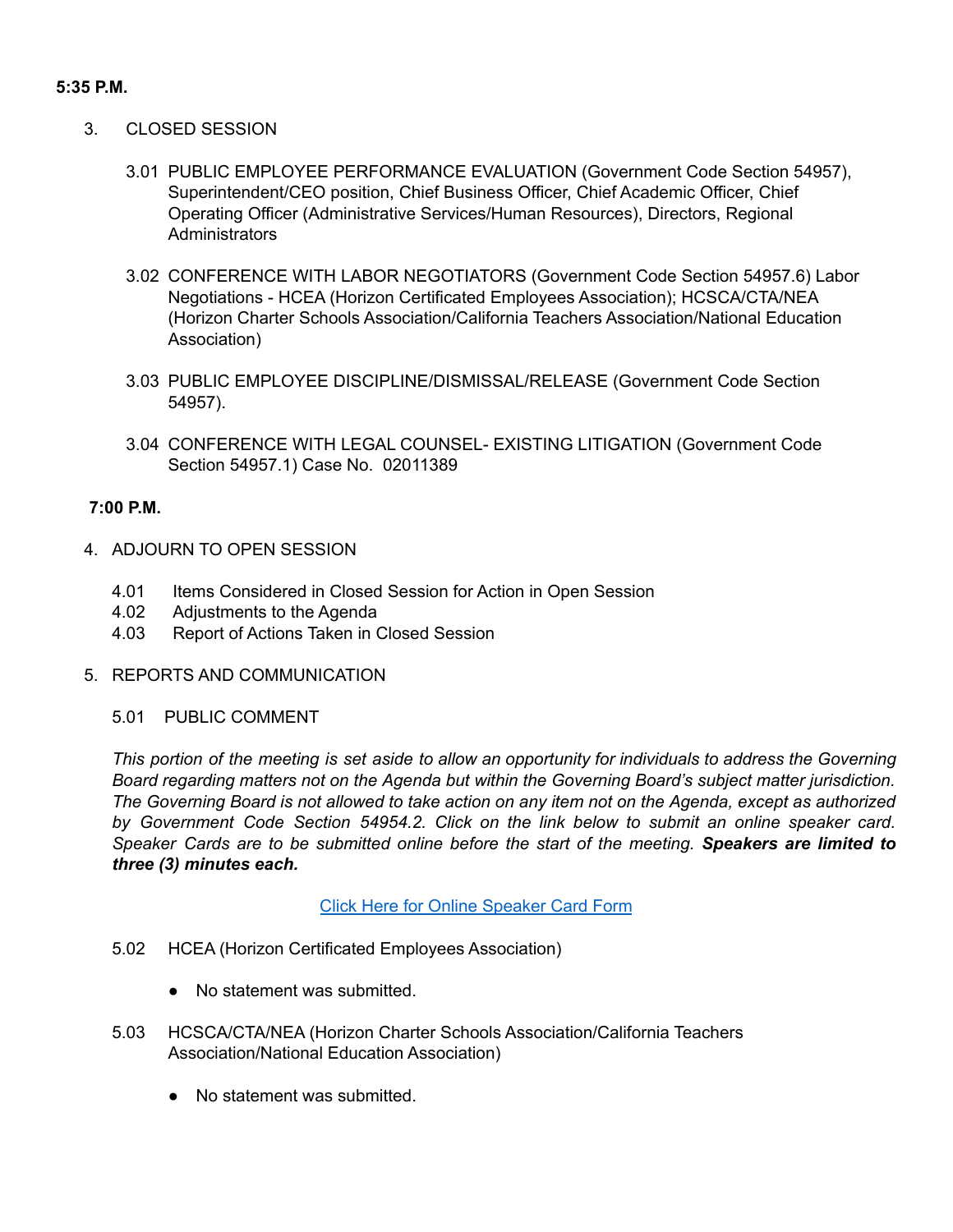- 5.04 Assistant Superintendent, Educational Services, Chief Academic Officer, Carin Contreras
	- Monitoring Report/Student Presentation Math/ELA, Visual and [Performing](https://docs.google.com/presentation/d/1ex0OgaEtXzvHK9psjc1n-ufXuLWw_BfgGJ9Zn1IhLKg/edit?usp=sharing) Arts [[fact](https://docs.google.com/document/d/1ZBZ0u-2d1UPcYurfnqGykSIWAdAD9WpnRw-zgXF3T3s/edit?usp=sharing) [sheet\]](https://docs.google.com/document/d/1ZBZ0u-2d1UPcYurfnqGykSIWAdAD9WpnRw-zgXF3T3s/edit?usp=sharing)
- 5.05 Assistant Superintendent, Business Services/Chief Business Official; Jay Stewart
- 5.06 Superintendent/Chief Executive Officer John Garrard, EdD

## 6. DISCUSSION/ACTION

- 6.01 Consideration and approval of the Fiscal [Stabilization](https://drive.google.com/file/d/1RUJ6HenPwaZ5CLIB-fionRlDdyxV5rlF/view?usp=sharing) Plan 2021/2022 [fact [sheet\]](https://docs.google.com/document/d/1ZnqqVDW6-yR7MjiX8nqLmwZD4z88JSq7RNoHn31nOo4/edit?usp=sharing)
- 6.02 Public Hearing HCS (Horizon Charter Schools), Reopeners with the HCEA (Horizon [Certificated](https://docs.google.com/document/d/1ASlLxyU9RfIbmgCip5kEY3aXrnW30YBuJFP4QGXHmQI/edit?usp=sharing) Employee [Association\)](https://docs.google.com/document/d/1ASlLxyU9RfIbmgCip5kEY3aXrnW30YBuJFP4QGXHmQI/edit?usp=sharing) for the 2022-2023 Sunshine Proposal - [fact [sheet\]](https://docs.google.com/document/d/1g1Y7q7mL-TbUO_cIqXPNwe9hHh5BQItbmmhUWt-Hu_0/edit?usp=sharing)
- 6.03 Acceptance of HCS (Horizon Charter Schools), Reopeners with the HCEA (Horizon [Certificated](https://docs.google.com/document/d/1ASlLxyU9RfIbmgCip5kEY3aXrnW30YBuJFP4QGXHmQI/edit?usp=sharing) Employee [Association\)](https://docs.google.com/document/d/1ASlLxyU9RfIbmgCip5kEY3aXrnW30YBuJFP4QGXHmQI/edit?usp=sharing) for the 2022-2023 Sunshine Proposal - Ifact [sheet](https://docs.google.com/document/d/1tKax6F1oeDUKG9E2NmZJykgw2K-qG1kG5oUyV6-9NhA/edit?usp=sharing)

### 7. CONSENT AGENDA

### *NOTICE TO THE PUBLIC*

All items on the Consent Agenda will be approved with one motion, which is not debatable and requires *a unanimous vote for passage. If any member of the Board, Superintendent, or the Public so request, items may be removed from this section and placed in the regular order of business following the approval of the consent agenda.*

- 7.01 Approval of the [Enrollment](https://docs.google.com/spreadsheets/d/1E45MbWIVI5iG693D5z9KqoXhA1GoDyEe_5oUWZjH8VY/edit?usp=sharing) Report [fact [sheet\]](https://docs.google.com/document/d/1sxKr3tqqh_RMrsbOoai5sltxzq3t0kDlfY_XAoBgnW0/edit?usp=sharing)
- 7.02 Approval of the [Warrant](https://drive.google.com/file/d/1-zlQCC5OQ8ocGdIIKGlKq6BWSb8Hr1Os/view?usp=sharing) Report [fact [sheet](https://docs.google.com/document/d/1ipEc0QmANDEL7s81m0nkAED14AS8hj92yaBUrTGv6Q4/edit?usp=sharing)]
- 7.03 Approval to hold public meetings via teleconference per AB 361 [fact [sheet\]](https://docs.google.com/document/d/18UUauwldr1lwQNX0XAcAvmTWUzxKUAce7QyLOvOKvBo/edit?usp=sharing)
- 7.04 Approval of the Instruction Materials [Technology](https://drive.google.com/file/d/10kgUe-hK6z4TIJKxi2pi95GCocWn_REK/view?usp=sharing) for Teachers [fact [sheet](https://docs.google.com/document/d/1rp1dvCchvIfDNyKBzBOHvL_V8USip2C5R88oGxIRPnA/edit?usp=sharing)]
- 7.05 Approval of the Pitney Bowes 5-year [Equipment](https://drive.google.com/file/d/1-f9mrMxZpxMTkhfp9r3KgPgSMZGpOFu3/view?usp=sharing) Lease Rental [fact [sheet\]](https://docs.google.com/document/d/12faELlzof-4s8Gr-yvFSE15uE5n1mVpBu7q80IYsxIQ/edit?usp=sharing)
- 7.06 Approval of the Feddersen & Company, LLP [Engagement](https://drive.google.com/file/d/1ldNgLNkqs7UgZ5-Qf_ugMGg8UKaz4RDi/view?usp=sharing) Letter for the 2021-22 Independent [Audit](https://drive.google.com/file/d/1ldNgLNkqs7UgZ5-Qf_ugMGg8UKaz4RDi/view?usp=sharing) - [fact [sheet\]](https://docs.google.com/document/d/1eY33Aq-YsIHGAIxKRr--4JKKmn0Jfw_D147TLnHkZ0A/edit?usp=sharing)
- 7.07 Approval of the 2022 HCS [Commencement](https://drive.google.com/file/d/1-SuJDN3w330DCW03YM3HrjRQwdBj7wgy/view?usp=sharing) Contract [fact [sheet](https://docs.google.com/document/d/12z_4NNKj_KX3_w0OPSGNDgolh3w40NiIsaUp1UQXLKs/edit?usp=sharing)]
- 7.08 Approval of 2022/2023 HCS [Instructional](https://drive.google.com/file/d/19tO9FuEHAB2rQkBOjDeNOjDGq52FF73B/view?usp=sharing) Calendar [fact [sheet](https://docs.google.com/document/d/1lMDbamH_9i0UGDJZTb3ZqKfwwDKdym-VSDdqfdizZa8/edit?usp=sharing)]
- 8. APPROVAL OF MEETING MINUTES– [fact [sheet\]](https://docs.google.com/document/d/1WJ_FumF3dz89MRKLBn-cNYbZuJodUOf75yluonMMid4/edit?usp=sharing)
	- Regular Meeting Minutes [February](https://docs.google.com/document/d/1DUO6-0syEOMaDrPOoiUDH9_-ISlfoB-m/edit?usp=sharing&ouid=106436144914709673495&rtpof=true&sd=true) 17, 2022 UNADOPTED
	- Special [Meeting](https://docs.google.com/document/d/1t8PqOm_hzWyezmtxxnaNh9E8cAGFzLIN/edit?usp=sharing&ouid=106436144914709673495&rtpof=true&sd=true) Minutes March 3, 2022 UNADOPTED